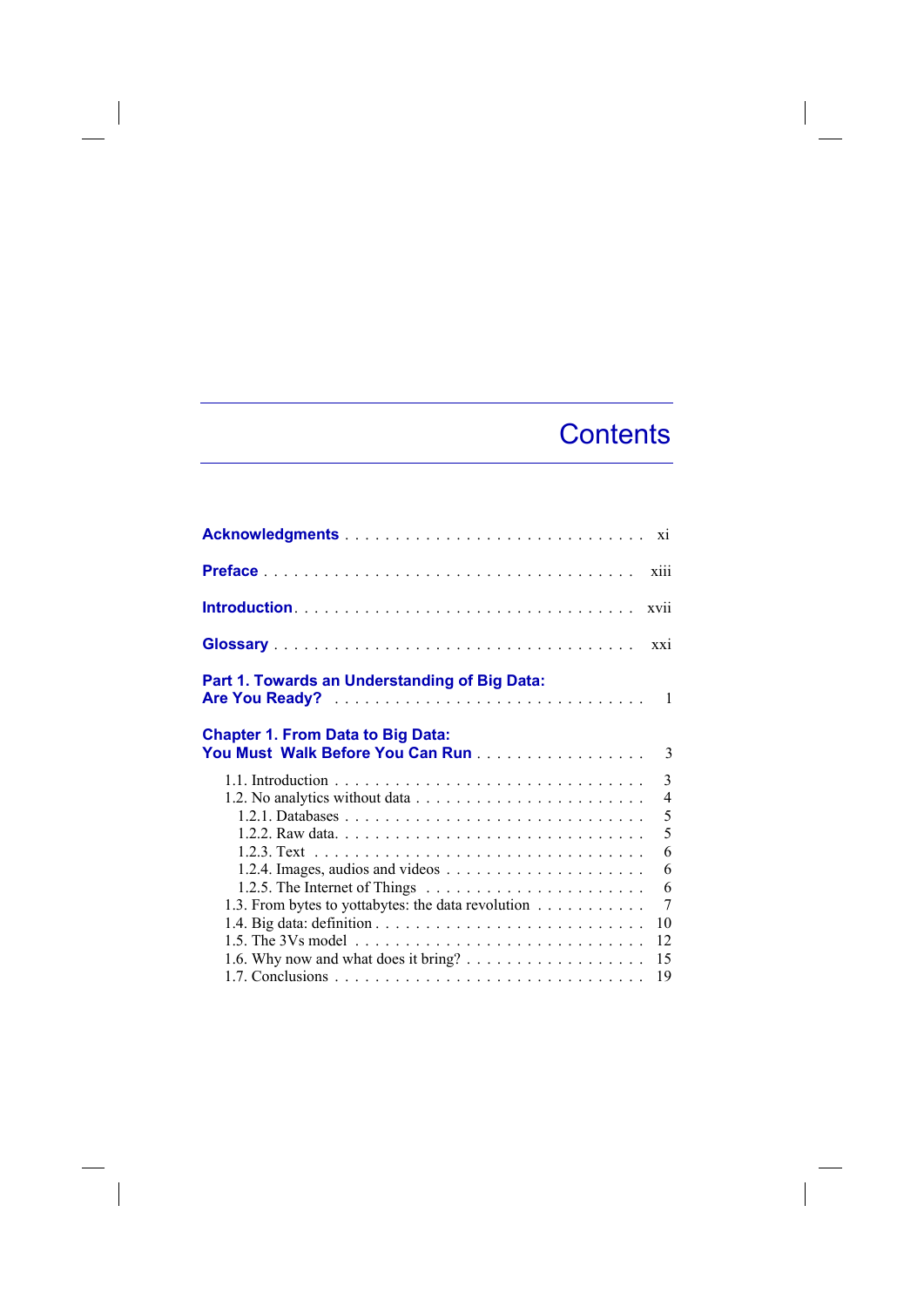## **Chapter 2. Big Data: A Revolution that Changes the Game.**

| 2.5.1. Data complexity $\ldots \ldots \ldots \ldots \ldots \ldots \ldots \ldots \ldots 31$ |     |
|--------------------------------------------------------------------------------------------|-----|
| 2.5.2. Data quality: look out! Not all data are the right data 32                          |     |
|                                                                                            |     |
|                                                                                            |     |
|                                                                                            | -34 |
|                                                                                            |     |
|                                                                                            |     |
|                                                                                            |     |

### **Part 2. Big Data Analytics: A Compilation** of Advanced Analytics Techniques that

### **Chapter 3. Building an Understanding**

| 3.2. Before breaking down the process                                                        |  |
|----------------------------------------------------------------------------------------------|--|
|                                                                                              |  |
|                                                                                              |  |
| 3.4. Traditional versus advanced analytics:                                                  |  |
|                                                                                              |  |
|                                                                                              |  |
| 3.6. New statistical and computational paradigm                                              |  |
| within the big data context $\dots \dots \dots \dots \dots \dots \dots \dots \dots \dots$ 54 |  |
|                                                                                              |  |
|                                                                                              |  |

#### **Chapter 4. Why Data Analytics and**

| 4.3. When real time makes the difference $\ldots \ldots \ldots \ldots \ldots$ 63                                       |  |
|------------------------------------------------------------------------------------------------------------------------|--|
|                                                                                                                        |  |
|                                                                                                                        |  |
| 4.6. Big data analytics application: examples 71                                                                       |  |
| 4.7. Conclusions $\ldots$ $\ldots$ $\ldots$ $\ldots$ $\ldots$ $\ldots$ $\ldots$ $\ldots$ $\ldots$ $\ldots$ $\ldots$ 75 |  |
|                                                                                                                        |  |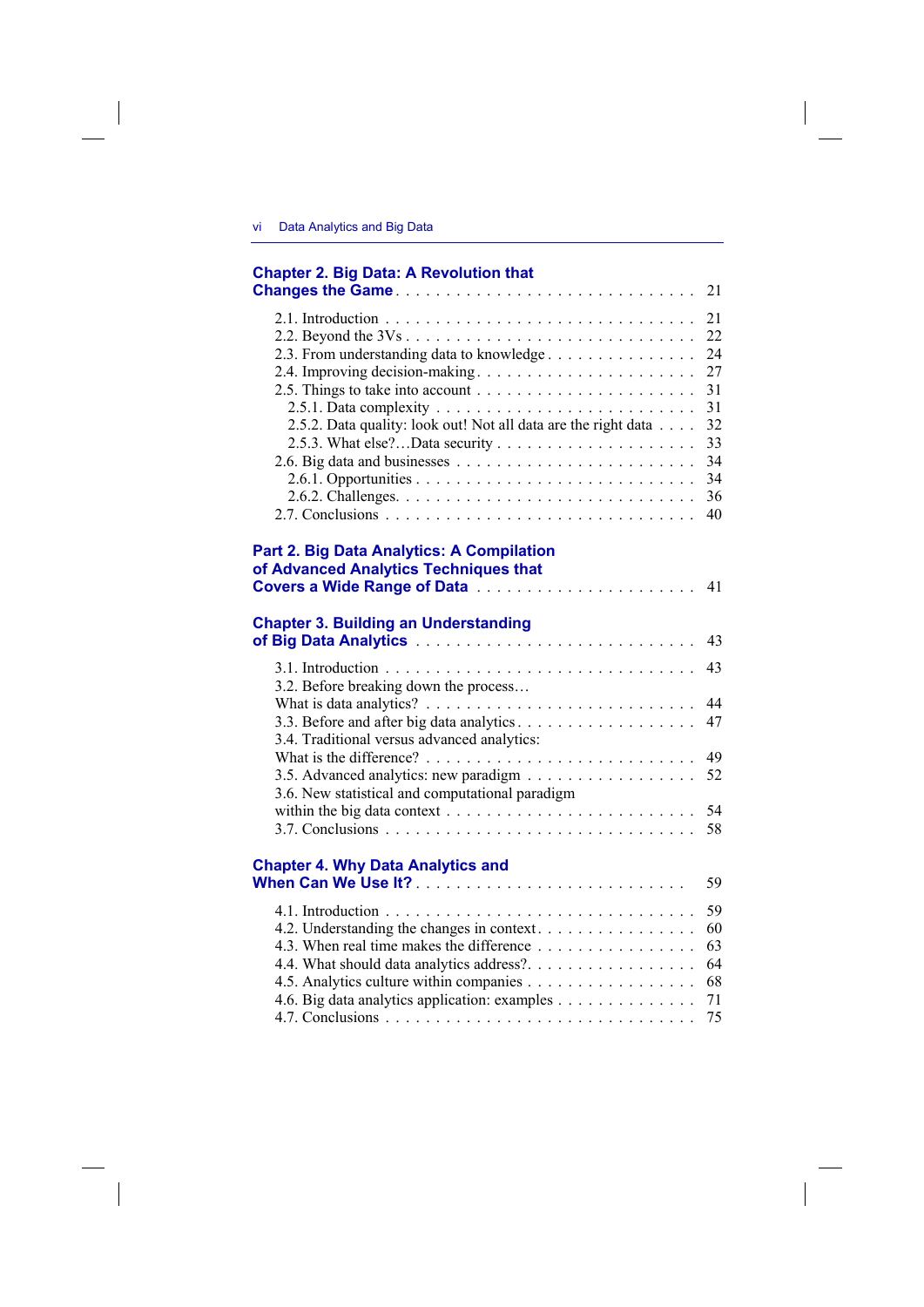| Contents | VII |
|----------|-----|
|          |     |

 $\begin{array}{c} \hline \end{array}$ 

| <b>Chapter 5. Data Analytics Process:</b><br>There's Great Work Behind the Scenes                | 77 |
|--------------------------------------------------------------------------------------------------|----|
|                                                                                                  | 77 |
| 5.2. More data, more questions for better answers                                                | 78 |
| 5.2.1. We can never say it enough: "there is no good wind                                        |    |
| for those who don't know where they are going" $\dots \dots \dots$                               | 78 |
| 5.2.2. Understanding the basics: identify what we already                                        |    |
| know and what we have yet to find out                                                            | 79 |
| 5.2.3. Defining the tasks to be accomplished                                                     | 80 |
| 5.2.4. Which technology to adopt? $\dots \dots \dots \dots \dots \dots \dots$                    | 80 |
| 5.2.5. Understanding data analytics is good but                                                  |    |
| knowing how to use it is better! (What skills do you need?)                                      | 81 |
| 5.2.6. What does the data project cost and how will                                              |    |
|                                                                                                  | 82 |
| 5.2.7. What will it mean to you once you find out? $\dots \dots$                                 | 82 |
| 5.3. Next steps: do you have an idea about a "secret sauce"?                                     | 83 |
| 5.3.1. First phase: find the data (data collection).                                             | 84 |
| 5.3.2. Second phase: construct the data (data preparation)                                       | 85 |
| 5.3.3. Third phase: go to exploration and modeling                                               |    |
|                                                                                                  | 85 |
| 5.3.4. Fourth phase: evaluate and interpret the results                                          |    |
|                                                                                                  | 86 |
| 5.3.5. Fifth phase: transform data into actionable knowledge                                     |    |
| $(\text{depth} y \text{ the model}) \dots \dots \dots \dots \dots \dots \dots \dots \dots \dots$ | 87 |
| 5.4. Disciplines that support the big data analytics process                                     | 88 |
|                                                                                                  | 88 |
|                                                                                                  | 88 |
|                                                                                                  | 89 |
|                                                                                                  | 90 |
| 5.4.5. Database management systems                                                               | 90 |
| 5.4.6. Data streams management systems                                                           | 91 |
| 5.5. Wait, it's not so simple: what to avoid when building a model?                              | 91 |
|                                                                                                  | 94 |
| 5.5.2. Maximize the likelihood of the model                                                      | 95 |
|                                                                                                  | 95 |
| 5.6. Conclusions                                                                                 | 99 |

 $\begin{array}{c} \begin{array}{c} \begin{array}{c} \end{array} \\ \begin{array}{c} \end{array} \end{array} \end{array}$ 

 $\begin{array}{c} \hline \end{array}$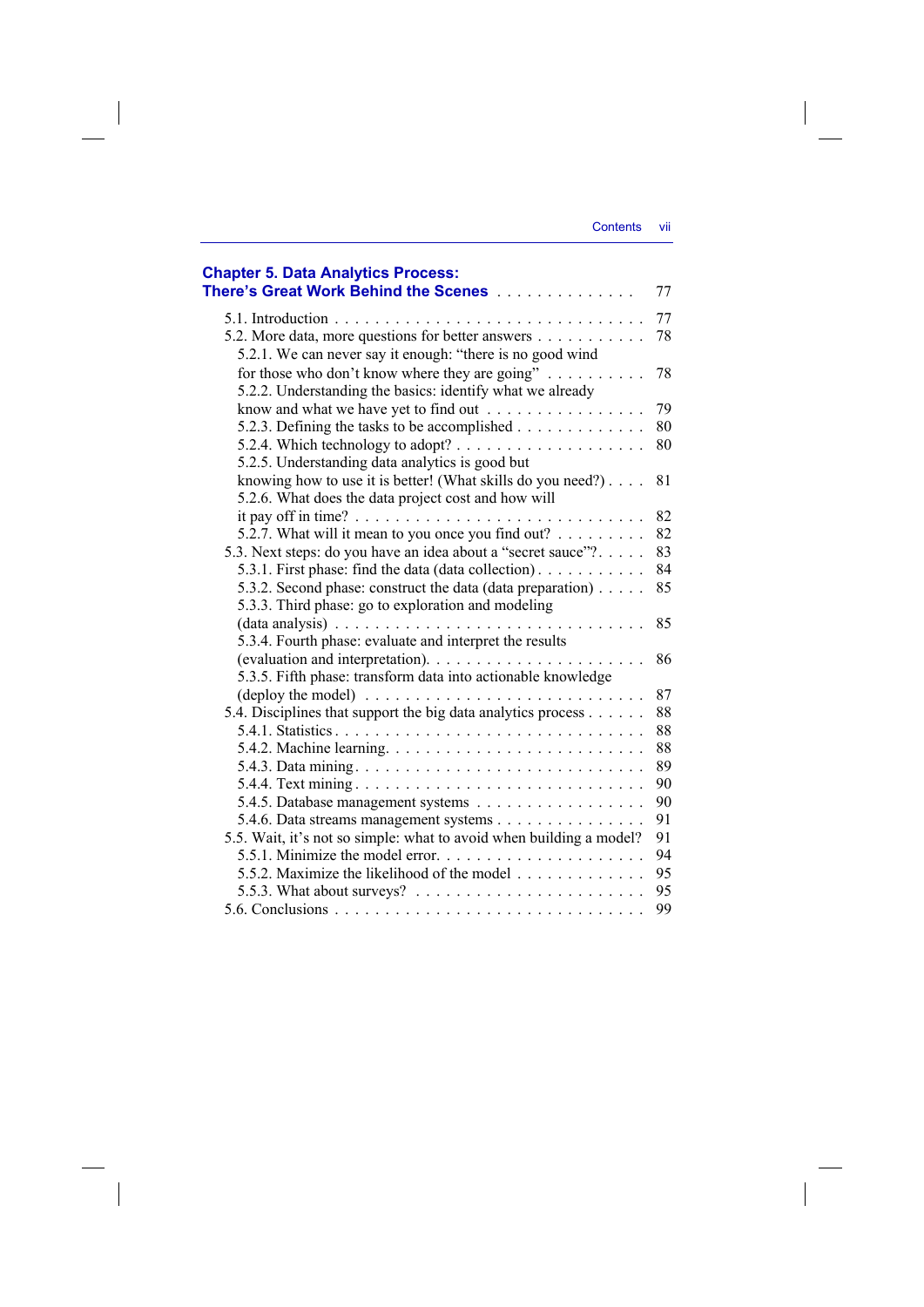### Yiii Data Analytics and Big Data

 $\overline{\phantom{a}}$ 

| <b>Part 3. Data Analytics and Machine Learning:</b>                                  | 101 |
|--------------------------------------------------------------------------------------|-----|
| <b>Chapter 6. Machine Learning:</b><br>a Method of Data Analysis that Automates      |     |
|                                                                                      | 103 |
| 6.2. From simple descriptive analysis to predictive and                              | 103 |
| prescriptive analyses: what are the different steps?                                 | 104 |
| 6.3. Artificial intelligence: algorithms and techniques                              | 106 |
|                                                                                      | 109 |
|                                                                                      | 113 |
| 6.6. How does ML work?<br>6.6.1. Definition of the business need (problem statement) | 116 |
|                                                                                      | 117 |
| 6.6.2. Collection and preparation of the useful data that will be                    |     |
|                                                                                      | 117 |
| 6.6.3. Test the performance of the obtained model.                                   | 118 |
| 6.6.4. Optimization and production start.                                            | 118 |
|                                                                                      | 120 |
|                                                                                      | 122 |
| <b>Chapter 7. Supervised versus Unsupervised Algorithms:</b>                         |     |
|                                                                                      | 123 |
|                                                                                      |     |
|                                                                                      | 123 |
| 7.2. Supervised and unsupervised learning                                            | 124 |
| 7.2.1. Supervised learning: predict, predict and predict!                            | 124 |
| 7.2.2. Unsupervised learning: go to profiles search!                                 | 127 |
|                                                                                      | 129 |
|                                                                                      | 130 |
|                                                                                      | 133 |
|                                                                                      | 141 |
|                                                                                      | 141 |
| 7.4.2. Principle of clustering algorithms                                            | 144 |
| 7.4.3. Partitioning your data by using the K-means algorithm                         | 148 |
|                                                                                      | 151 |
| <b>Chapter 8. Applications and Examples</b>                                          | 153 |
|                                                                                      | 153 |
|                                                                                      | 153 |